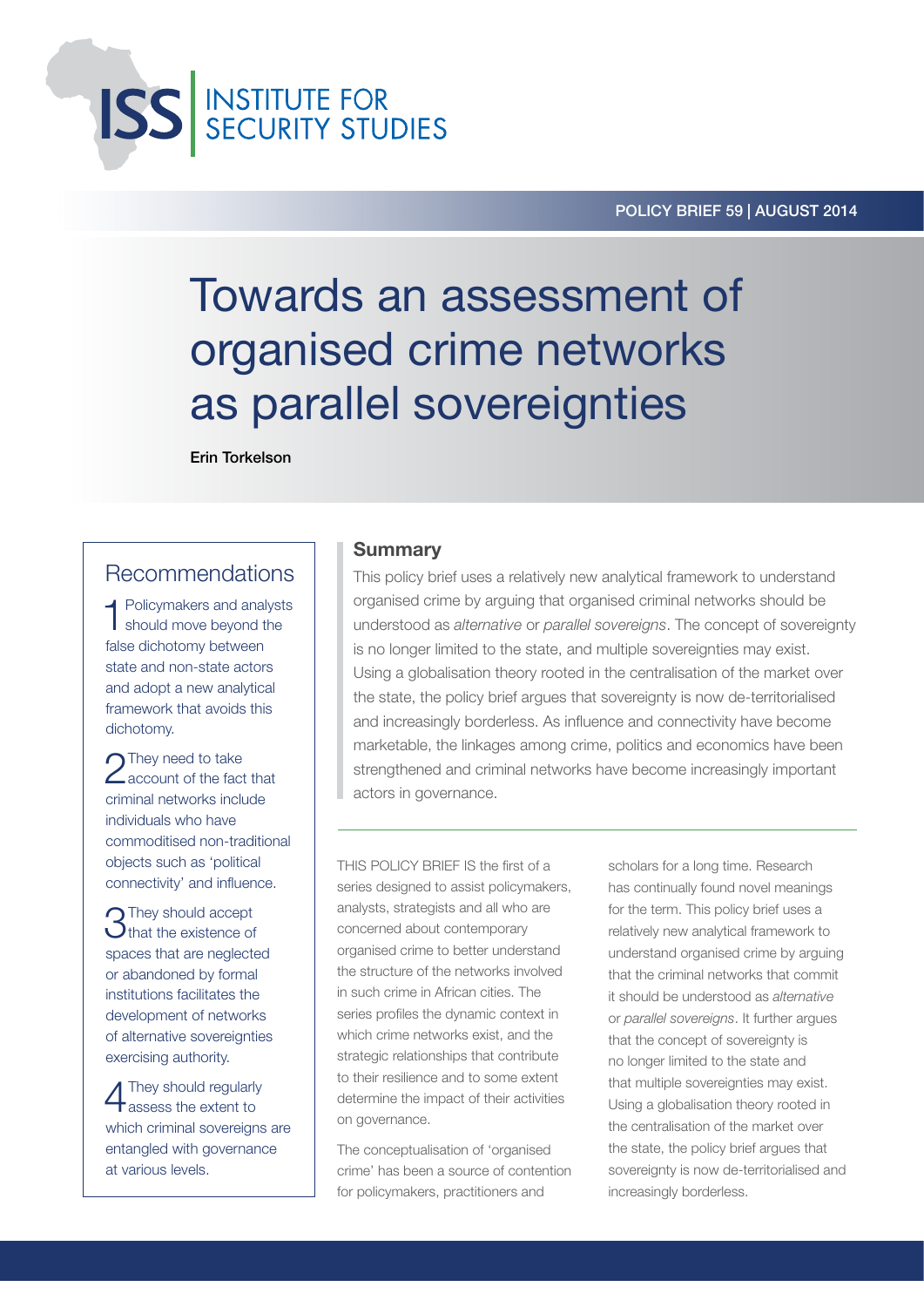

Alternative or parallel sovereigns can move beyond traditional marketbased organised criminal activities to incorporate corporate crime and bribery that commoditise and objectify things; e.g. previously non-commoditised items such as influence and political connections are now commoditised. As influence and connectivity have become marketable, so the linkages among crime, politics and economics have been strengthened. One of the outcomes is that criminal networks have become increasingly important actors in governance.

According to this logic, organised crime is generally at odds with the state, so policing can conceivably neutralise the threat by 'following the money' or incarcerating a few top leaders. However, in many parts of the world evidence gives lie to this notion of organised crime and to simplistic methods of eradicating it. In Colombia, narcotraffickers gained legislative power or supported sympathetic candidates to gain legislative power, with the result that by 2001, over 50 per cent of the national legislature operated in support of the cocaine industry.<sup>2</sup> In the Balkans, the civil

## Communities coexisting with crime networks enter symbiotic relationships with them, making it that much harder for formal institutions to re-engage

All organised criminal networks contest sovereignty and are therefore pretenders to sovereignty, because traditional sovereignty claims in particular are an incomplete ideal. Therefore, alternative – often criminal – actors can claim sovereignty and establish informal networks. These networks often thrive in spaces abandoned or neglected by formal institutions – whether public or private. Their presence in these abandoned spaces can take the form of governance and provide services. Communities coexisting with crime networks enter symbiotic relationships with them, making it that much harder for formal institutions to re-engage.

At the Experts' Workshop on Organised Crime held at the Institute for Security Studies (ISS) in April 2012 participants agreed on the need for a new analytical framework to grapple with the types of crime we are observing in Africa.<sup>1</sup> The traditional conceptualisation of organised economic crime is of three or more associated actors setting up or seizing control of commodity markets that are defined as illegal by the state in order to profit from them.

wars of the 1990s served as a platform for political elites, paramilitary units and security forces to establish large-scale European hubs of illicit commodity trafficking.3 And in Zimbabwe, the elite in the ruling ZANU-PF party exploited control of the Marange diamond fields to consolidate political power through patronage.4 In these cases, organised crime has become indistinguishable from the power of the state and the global market.

This raises a conceptual problem for research into organised crime. *Theoretically,* such crime still tends to be understood as separate from the political sphere, but in *reality* this is a false dichotomy. Although this is a widely recognised problem, the nomenclature of 'state' versus 'non-state' actors is still deployed in academic writing on organised crime, corruption and armed violence in Africa (although with many caveats).<sup>5</sup>

This rhetoric is consistently undermined by case studies of political parties accepting money from organised criminals (paramilitaries in Colombia),6 candidates giving money to local strong

# 50% THE PROPORTION OF THE

COLOMBIAN NATIONAL LEGISLATURE THAT OPERATED IN SUPPORT OF THE COCAINE INDUSTRY BY 2001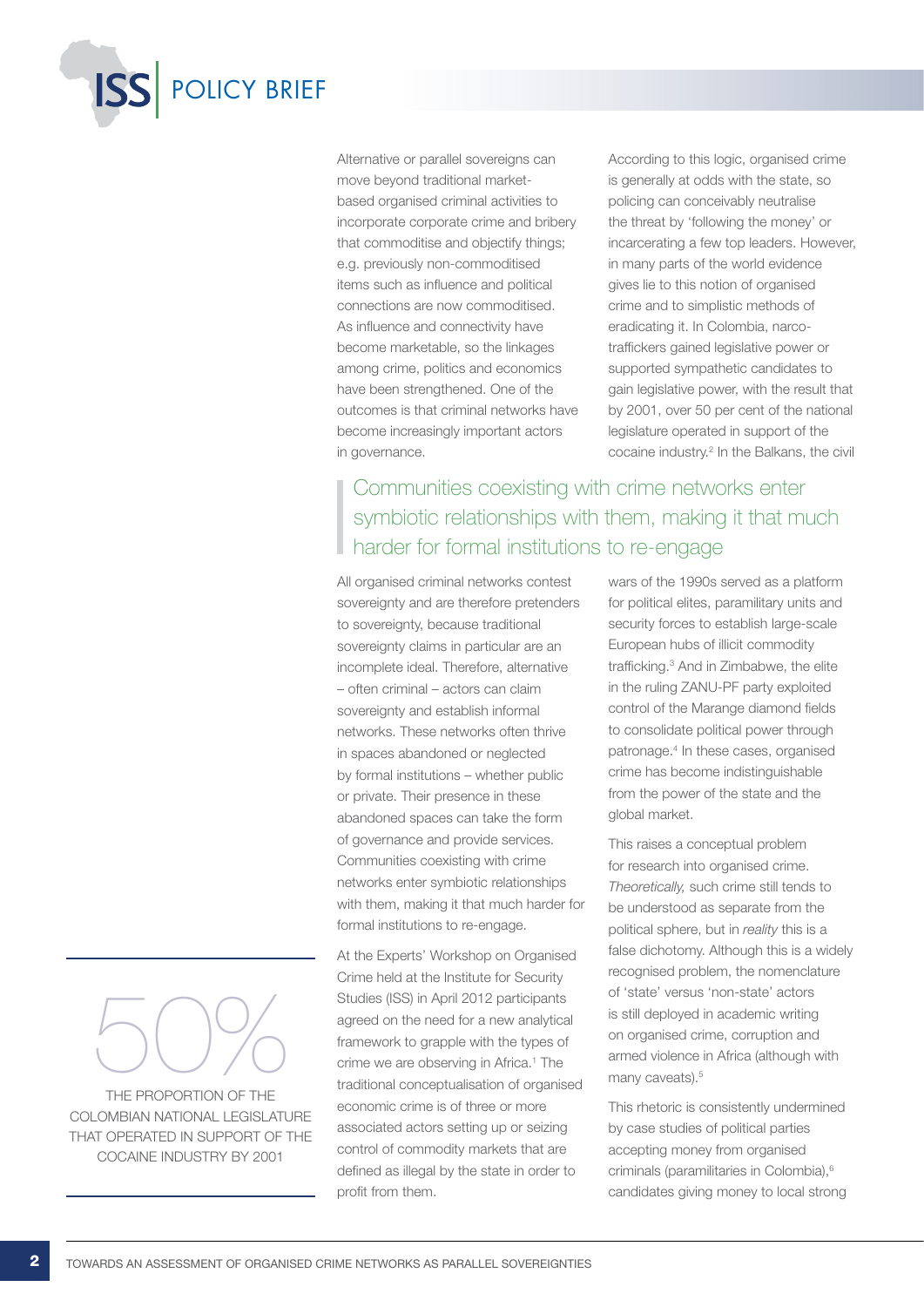men to mobilise their constituencies (Mungiki in Kenya),<sup>7</sup> paramilitary groups using illicit commodities to fund civil conflict (precious minerals in Sierra Leone),<sup>8</sup> and state actors becoming key players in criminal networks that facilitate licit and illicit commodity trading (bribing human smugglers in Zambia;<sup>9</sup> issuing fraudulent documents in Nigeria;<sup>10</sup> greasing the wheels of corporate tender processes<sup>11</sup> across the continent). Additionally, with many of these criminal networks operating in multiple theatres of influence – in sub-national, national *and* international contexts – the continued use of the state as the referent of authority is clearly questionable.

Given contemporary experiences, it is time to develop a new language around organised crime in Africa. This policy brief argues that transnational criminal networks should be understood as *alternative* or *parallel sovereigns*. Following arguments made by Davis,<sup>12</sup> Hansen and Stepputat, the sovereignty of the state should be understood as 'an *aspiration* that seeks to create itself in the face of internally fragmented, unevenly distributed and unpredictable configurations of political authority that exercise more or less legitimate violence in a territory'.13

When sovereignty is understood in this way – as an aspiration, not as the bedrock of the state – many groups can be seen as exercising alternative forms of authority alongside, within and apart from the state. Organised crime networks, protection rackets, mobs, vigilantes, millenarian movements, corrupt officials, transnational corporations and other power holders represent a diverse range of entities that can and do exercise forms of sovereignty in a competitive market framework. As such, this policy brief will first show why sovereignty should be delinked from ideals of state power and territory; it will then demonstrate how the global market has replaced the state as

the meta-sovereign; and it will conclude with an explanation of how criminal networks capitalise on this new marketbased sovereignty to become pretenders to sovereignty themselves.

This analysis is only a preliminary step in a larger, multi-country study initiated by the ISS to understand the complexities and contextual variations of marketdependent organised crime.<sup>14</sup>

centred governance. While a state is – at least partly – a concrete legal Given contemporary experiences, it is time to develop a new language around organised crime in Africa. Many groups can be seen as exercising alternative forms of

authority alongside, within and apart from the state

alternative claims.

#### Seeing sovereignty in a new way

The notion of 'sovereignty' is changing in the contemporary world and is attracting the attention of scholars from diverse disciplines.15 However, much of this work, while problematising sovereignty in the light of increased economic and political globalisation, tends to maintain the link between sovereignty and the state. The most common way of understanding sovereignty, in reference to the external recognition of a state by other sovereign states, is both relatively new and already out of date.

State-centred sovereignty is a timebound social construct, initiated through the 1648 Treaty of Westphalia and reified by the foundation of the UN system after the Second World War. Ironically, the organisations established after the war to diminish the belligerency of nations simultaneously depended on and undermined state-centred sovereignty – they instituted ways of recognising states as politically and territorially sovereign so that they could legitimately engage across political and territorial boundaries, thereby eroding state sovereignty. Before the state became the primary referent of sovereignty, the concept evolved by referring to God, the

reality constituted of a set of institutions with control over a set territory and population, the exercise of sovereignty is a dynamic and constructed practice, a claimed status, based on the performance of certain powers. Crucially, sovereignty has never been complete and has always been an ideal that was partially achieved through the exercise of changing functions. This notion is reflected in the 16th-century political philosophy of Jean Bodin, for whom sovereignty was both a cause and effect of ten 'true marks' (the ability to pass laws, make war, appoint officials, adjudicate disputes, coin money, impose taxes, confiscate assets, set the official language, use the royal seal and reserve the exclusive title of 'majesty'). A sovereign reserved the power to accomplish these actions and effected sovereignty as a result of these accomplishments.16

'mortal God' (or monarch), traditional leaders and community strong men. The equation of 'sovereignty' with the state has had a relatively brief history and is commonly seen as being undermined by

Sovereignty, then, is not limited to the post-Westphalian context of state-

Although these 'true marks' have changed over time (largely due to changing notions of legitimacy, from Weber's<sup>17</sup> 'monopoly of violence' to Tilly's<sup>18</sup> taxation to Dahl's<sup>19</sup> inclusiveness), sovereignty has always been an ambition built on the dialectic between idea and practice. Sovereignty can be usefully understood as the capacity to exercise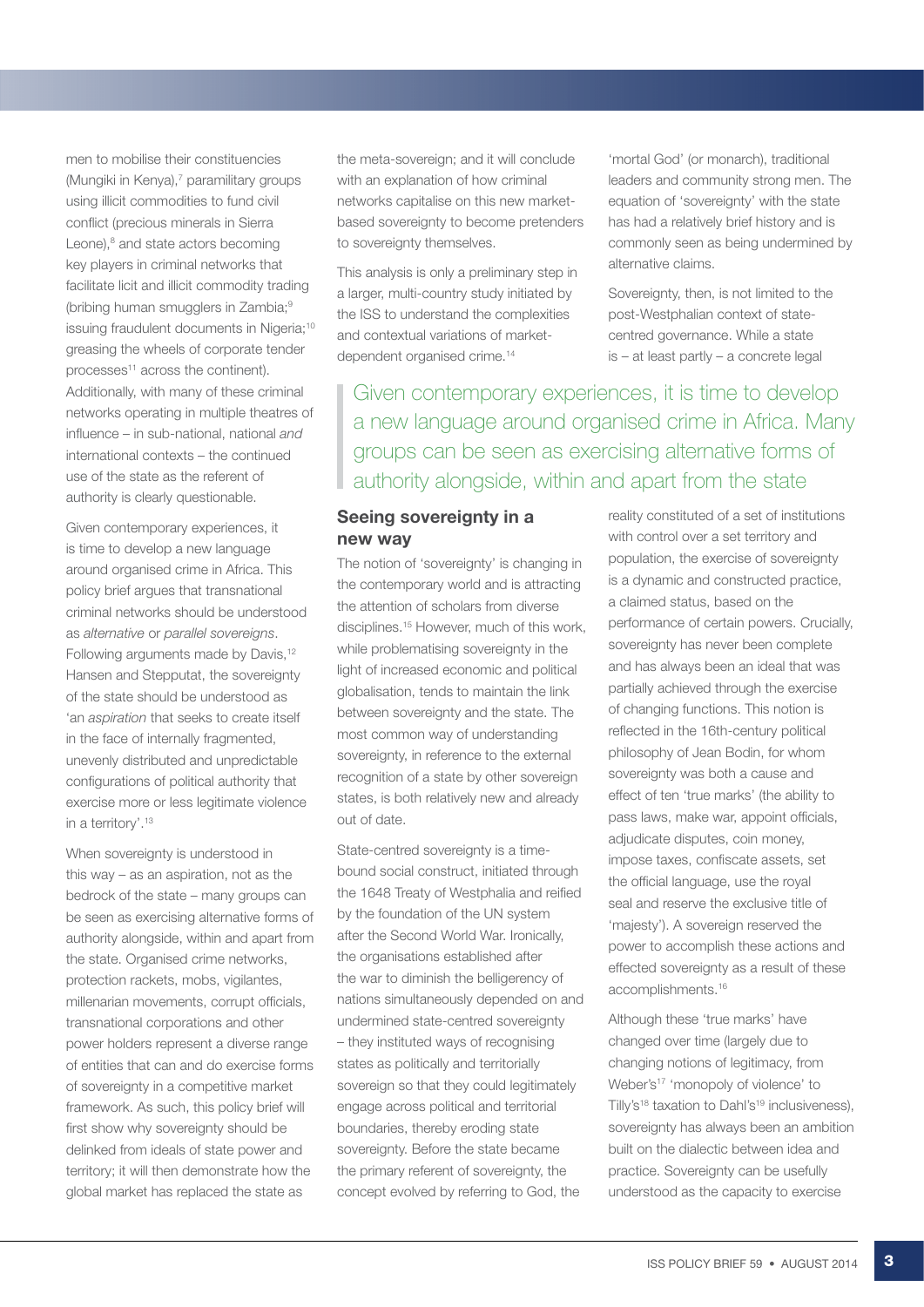POLICY BRIEF

one's (the nation state's, the monarch's, a power holder's) will over a given territory (physical, social, geographical, economic) over time. Given this definition, it is clear that sovereignty should not be understood in the singular, but that multiple, overlapping sovereignties can emerge in various sub-national, national and transnational contexts to exercise power in the contemporary world.

#### Sovereignty and the market

In Africa and the world at large, the global market has been replacing the state as the referent of sovereignty. While significant changes in the global financial system began as early as the 1950s, the Reagan-Thatcher economic restructuring of the US and Britain ushered in a host of pro-market reforms. Instead of maintaining the economically regulatory government with strong social and labour protections that had ruled since the 1930s New Deal, the Reagan-Thatcher era scaled back the state, deregulated markets, attacked unionised labour, weakened environmental regulation, cut public services and restructured financial policy to serve the interests of corporate capital.

While such domestic policy interventions offered the template, the Bretton Woods institutions provided the way to 'sell' this policy template to the developing world.21 The oil crisis of the 1970s led to a change in the diplomatic function of money, and lending abroad in order to coercively set policy became commonplace. Conditional International Monetary Fund loans forced many postcolonies to accept economic austerity measures, the removal of trade barriers, the privatisation of national enterprise and the downsizing of government expenditure on social welfare. For the sake of business-driven growth, the state was to be minimised, whatever the cost; however, a minimal state is not ideally placed to make strong claims to

sovereignty. In Sassen's words, the move toward a neoliberal economic model 'de-territorialises' a state and fragments its sovereignty.<sup>22</sup>

Taking Sassen's argument further, Hardt and Negri demonstrate how the neoliberal market itself is now the primary global sovereign. No longer bordered by the state, 'sovereignty has taken a new form, composed of national and supranational organisms united under a single logic of rule'.<sup>24</sup> The sovereign market has become a 'de-centered' and 'de-territorialised' network of command that 'progressively incorporates the entire global system within its open, expanding frontiers'.<sup>25</sup>

## I In Africa and the world at large, the global market has been replacing the state as the referent of sovereignty

In contrast to earlier notions of sovereignty, Hardt and Negri characterise 'empire' (or the sovereign market) as a regime that will effectively encompass the totality of the 'civilized world' (i.e. all countries operating in the neoliberal economy) without spatial or geographical boundaries.26 While the global market may be increasingly sovereign, it is never total, or monolithic, but interacts with other powerholders at local levels. Whoever or whatever group can corner a part of the market, can garner partial sovereignity.<sup>27</sup> This perspective allows analysts to understand organised criminal networks who effectively monopolise licit and illicit commodity markets in Africa as '*alternative'*, '*parallel*' or '*criminal sovereigns*'.

This extends beyond traditional marketbased organised criminal activities like commodity smuggling to include corporate crime, corruption, fraud and bribery. The market-as-sovereign commoditises all things, at once objectifying them and, most importantly, making them mutually interchangeable. This allows things that previously

were non-commoditised to become commodities, including previously unquantifiable social capital such as influence and political connections. This extension and intensification of commoditisation is what Jameson calls, 'the commodification of everything', or 'hyper-commodification'.28

In the South African context this is most clearly seen in the term 'political connectivity', which was coined by Themba Sono in reference to Shabir Shaik's business dealings around the multi-billion rand South African arms deal. Shaik's Nkobi Group had no assets other than 'political connectivity', which was accorded a monetary

value by international corporates, allowing Nkobi to profit from the arms deal.29 Domination by commercial and market forces sees power (in any form) becoming currency with the potential to purchase sovereignty.

Crime, politics and economics all flow readily into one another through the logic of commodity exchange. This means that resources of any kind can be deployed to acquire market share and thereby acquire sovereignty. Criminal sovereigns have effectively realised the Machiavellian implications of empire to build shadowy realms of power that dovetail seamlessly with the orthodox world of values through the market.

#### Why is this relevant to organised crime?

All organised criminal networks contest sovereignty and are, therefore, pretenders to sovereignty. The groups referred to as 'organised criminals' operating in a globalised marketas-empire both reveal and increase the limitations to state sovereignty. If sovereignty claims in particular are an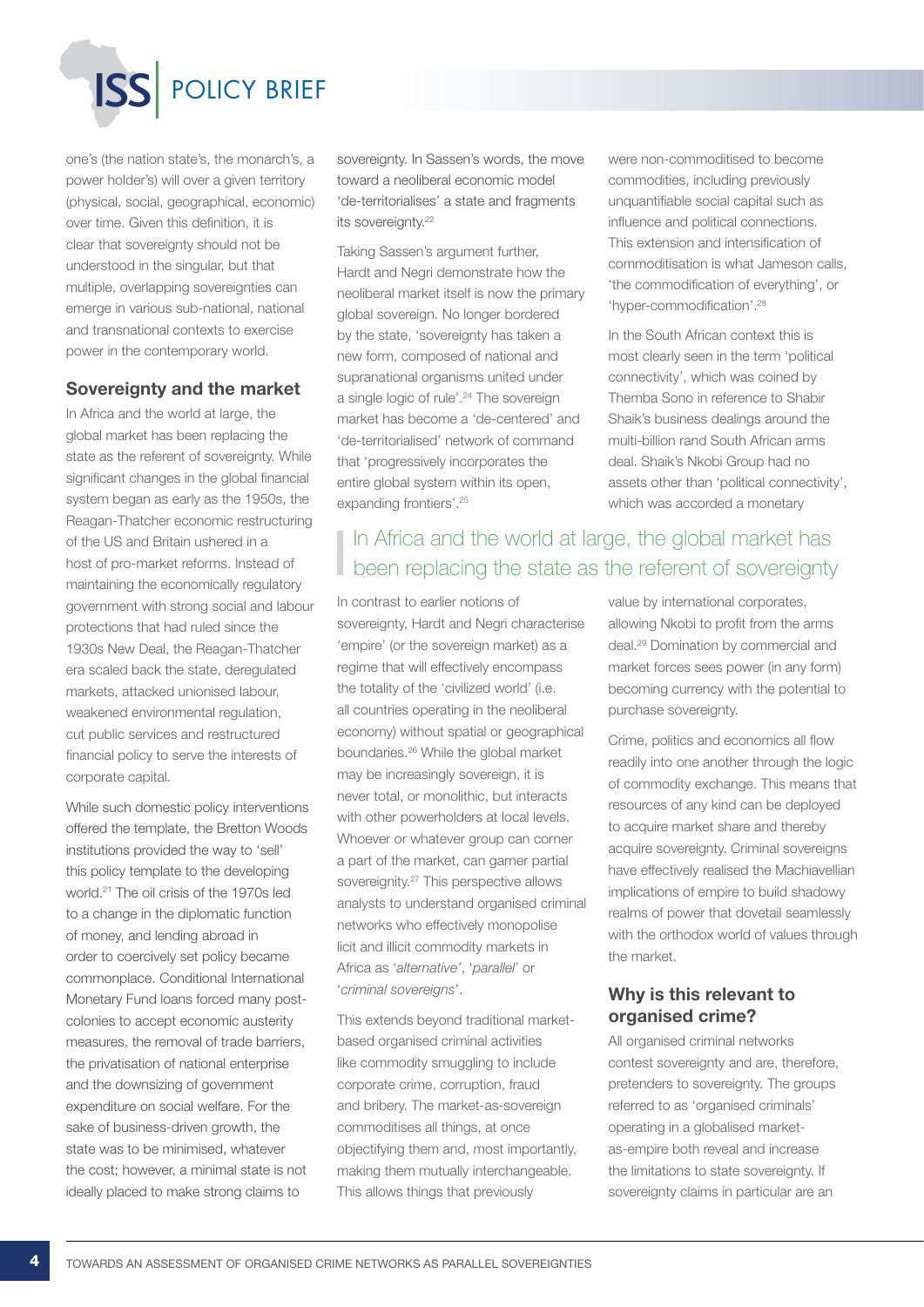incomplete ideal, then alternative, oftencriminal, actors can claim sovereignty and establish extra-legal networks in the interstices of state-based governance. 'Power', in line with Hardt and Negri's assertion, 'fears and despises' such 'vacuums', and competing actors are always capable of seizing this space.30

What is built into these voids are new types of 'communities' set apart from the state, but because they are established in territories formally claimed by the state, they enter into complex, often cooperative, relationships with it. In the Nigerian context, Oluwole, a neighbourhood in the central business district of Lagos, is notorious for counterfeiting government documents. In close proximity to the formal apparatus of the state, entrepreneurs in Oluwole 'commodify statehood through the marketing of official paraphernalia'.<sup>31</sup> By reproducing what the state is meant to produce, these criminal counterfeiters reveal the flimsiness of state sovereignty and obtain sovereignty for themselves. The existence of alternative sovereigns staking a claim to at least partially legitimated authority from below proves that within that same social terrain chasms exist that cannot be suppressed by the state.

In conclusion, there is growing recognition that a variety of criminal organisations with informal sovereign power acquired though criminal markets are becoming increasingly crucial actors in the field of governance. Criminal sovereigns have shown that they can replicate the locus of power in fractal form so that it ultimately becomes decentred or dislocated from the ideal of transcendent state rule.

This is why sovereignty is a useful way of looking at organised crime, because it could mitigate growing limitations in existing thinking about the relationships between state and non-state, legal and illegal, and local and global.

Understanding criminal actors in this way has serious implications for our current state-based modes of policing and should allow for transnational interventions to be pursued.

#### Notes

- 1 ISS (Institute for Security Studies), *Expert Workshop report: research on criminal governance trends in Cape Town and Dakar*, 2012, http://www.issafrica.org/eventitem. php?EID=824.
- 2 L J Garay-Salamanca and E Salcedo-Albarán, Institutional impact of criminal networks in Colombia and Mexico, *Crime, Law and Social Change* 57(2) (2012), 129–149. DOI: 10.1007/s10611-011-9338-x.
- 3 J F Bayart, S Ellis and B Hibou, *The criminalisation of the state in Africa*, Bloomington: Indiana University Press, 1999.
- 4 HRW (Human Rights Watch), Deliberate chaos: ongoing human rights abuses in the Marange diamond fields of Zimbabwe, 2010, http://www.hrw.org/sites/default/files/reports/ zimbabwe0610webwcover\_0.pdf.
- 5 D Davis, Non-state armed actors, new imagined communities, and shifting patterns of sovereignty in the modern world, *Contemporary Security Policy* 30(2) (2009), 221–245.
- 6 Garay-Salamanca and Salcedo-Albarán, Institutional impact of criminal networks in Colombia and Mexico.
- 7 P M Kagwanja, Facing Mount Kenya or facing Mecca? The Mungiki, ethnic violence and the politics of the Moi succession in Kenya, 1987–2002, *African Affairs* 102 (2003), 25–49.
- 8 W Reno, *Corruption and state politics in Sierra Leone*. Cambridge: Cambridge University Press, 2005.
- 9 A Hübschle, *Organised crime in Southern Africa: first annual review*, ISS Monograph, Pretoria: ISS, 2010, http://www.iss.co.za/ uploads/OrgCrimeReviewDec2010.pdf.
- 10 O Ismail, Deconstructing 'Oluwole': political economy at the margins of society, in W Adebanwi and E Obadare (eds), *Encountering the Nigerian state*, New York: Palgrave Macmillan, 2010, 30.
- 11 Bayart, Ellis and Hibou, *The criminalisation of the state in Africa*; P Holden and H van Vuuren, *The devil in the detail: how the arms deal changed everything*, Jeppestown: Jonathan Ball, 2011.
- 12 Davis, Non-state armed actors, new imagined communities, and shifting patterns of sovereignty in the modern world.
- 13 T B Hansen and F Sepputat, Introduction, in T B Hansen and F Sepputat (eds), *Sovereign bodies: citizens, migrants and states in the*

*post-colonial world,* Princeton: Princeton University Press, 2005, 3.

- 14 ISS, *Expert Workshop report*.
- 15 S Sassen, Toward a multiplication of specialized assemblages of territory, authority and rights, *Parallax* 13(1) (2007), 87–94; S Krasner, *Sovereignty: an organised hypocrisy*, Princeton: Princeton University Press, 1999; R Jackson, *Quasi-states: sovereignty, international relations and the Third World*, Cambridge: Cambridge University Press, 1993.
- 16 Hansen and Sepputat, Introduction, 7.
- 17 M Weber, *Politics as a vocation,* 1919, http:// www.ne.jp/asahi/moriyuki/abukuma/weber/ lecture/politics\_vocation.html.
- 18 C Tilly, States, taxes and proletariats, Center for Research on Social Organisation Working Paper 213*,* 1980, http://deepblue.lib.umich. edu/bitstream/2027.42/50987/1/213.pdf.
- 19 R Dahl, *Democracy and its critics*, New Haven: Yale University Press, 1989.
- 21 J N Pieterse, *Globalisation or empire*, New York: Routledge, 2004, 10–11.
- 22 Sassen, Toward a multiplication of specialized assemblages of territory, authority and rights.
- 24 M Hardt and A Negri, *Empire*, London and Cambridge, MA: Harvard University Press, 2000, xii.
- 25 Ibid.
- 26 Ibid.
- 27 L Podlashuc, personal communication, 1 April 2012.
- 28 F Jameson, Postmodernism or the cultural logic of late capitalism, *New Left Review* 146 (1984), 52–92.
- 29 Holden and Van Vuuren, *The devil in the detail*, 421.
- 30 Hardt and Negri, *Empire*, 13.
- 31 Ismail, Deconstructing 'Oluwole', 29–30.